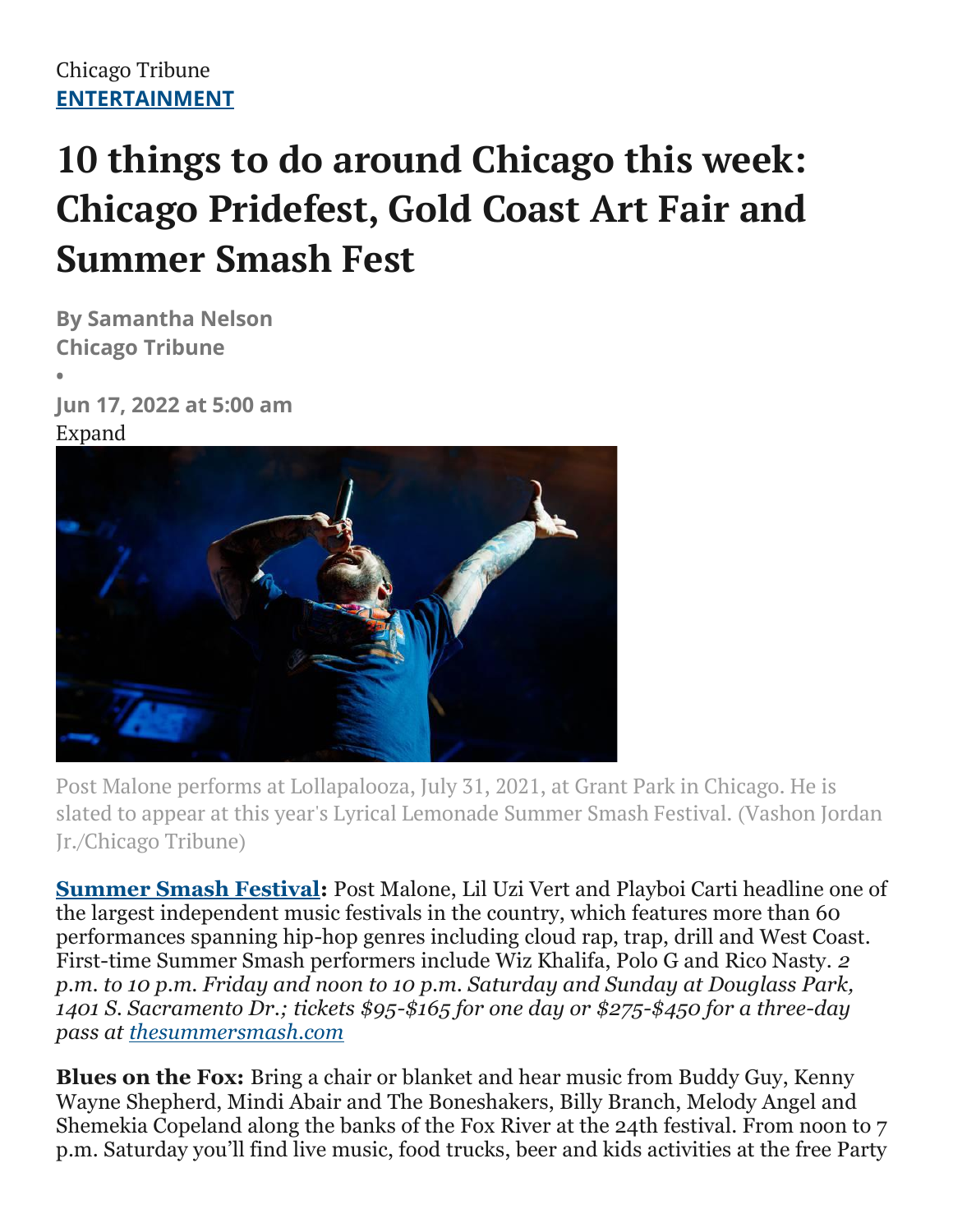at the Promenade, which celebrates the opening of the new pedestrian bridge linking RiverEdge Park and Wilder Park. *Gates open at 6 p.m. Friday and 2 p.m. Saturday at RiverEdge Park, 360 N. Broadway St., Aurora; tickets \$25-\$35 at 630-896-6666 and [paramountaurora.com/riveredge](https://paramountaurora.com/events/botf-2022/)*

**Gold Coast Art Fair:** The family-friendly juried art fair celebrates its 64th year by bringing in 200 artists from around the country to sell paintings, sculptures, jewelry and ceramics. The event also features live music and vendors selling food, beer, wine and sangria. Bring gently used wall art to donate to the Chicago Furniture Bank, which provides art and furniture to people leaving shelters for more permanent housing. *10 a.m. to 5 p.m. Saturday and Sunday at Grant Park's Butler Field on Lake Shore Dr. and Monroe St.; tickets \$10 at 847-926-4300 and [amdurproductions.com](https://amdurproductions.com/event/2022-gold-coast-art-fair/)*

**["Flamenco Passion"](https://www.chicagotribune.com/entertainment/theater/ct-ent-ensemble-espanol-spanish-dance-festival-20220608-xygp3iqylffnflaopsgkk2gbta-story.html):** The centerpiece of Ensemble Español Spanish Dance Theater's American Spanish Dance and Music Festival, Flamenco Passion, features a mix of world and Chicago premieres plus popular works from the ensemble's repertoire that showcase different styles of flamenco such as contemporary ballet, cantiñas and caña. Guest performers include 12-time Grammy-winning percussionist Diego "El Negro" Alvarez, tenor Luis Galvez, and flamenco guitarist and composer Curro de María. *7:30 p.m. Friday and Saturday and 3 p.m. Sunday at the North Shore Center for the Performing Arts, 9501 Skokie Blvd., Skokie; tickets \$20-\$50 at 847-673-6300 and [northshorecenter.org/ee/](http://northshorecenter.org/ee/)*

**Chicago Pride Fest:** More than 60,000 people are expected to attend the street festival celebrating LGBTQ culture and community with live music on three stages, drag shows, a pet parade, and more than 150 arts and crafts vendors. Headliners include a "RuPaul's Drag Race All Stars" winner, pop musician Dorian Electra and Chicago rapper CupcakKe. *11 a.m. to 10 p.m. Saturday and Sunday on Halsted Street from Addison to Grace streets; \$15 suggested donation, more information at [northalsted.com/pridefest](http://northalsted.com/pridefest)*

**Pignig:** Rock out at alternative radio station Q101's summer music festival, which features performances on two stages by Nathaniel Rateliff & the Night Sweats, Bastille, Walk the Moon, Cold War Kids, Milky Chance, Cannons and Almost Monday. *Noon Saturday at Hollywood Casino Amphitheater, 19100 Ridgeland Ave., Tinley Park; tickets starting at \$20 at [101wkqx.com/piqniq2022](http://101wkqx.com/piqniq2022)*

**Lincoln Park Zoo's Adults Night Out: Pride Party**: Explore the Lincoln Park Zoo without dealing with the kids and crowds at a bash that also features drag queen bingo, a DJ playing music from LGBTQIA artists, chats with animal caretakers, free carousel rides and lawn games. *6:30 p.m. to 10 p.m. June 23 at Lincoln Park Zoo, 2001 N. Clark St.; tickets \$20-\$30 at [eventbrite.com](https://www.eventbrite.com/e/lincoln-park-zoos-adults-night-out-pride-party-tickets-293465301617)*

**JustKids Book Festival:** 51st Ward Books' inaugural bash aims to showcase BIPOC literature with a book expo, workshops, presentations and story time from authors including Pascuala Herrera ("My Mom Rocks; Her Chair Rolls"), Zetta Elliott ("Dragons in a Bag") and Julian Randall (Pilar Ramirez and the Escape from Zafa). The event also features a bounce house and face painting. *10 a.m. to 6 p.m. Saturday at the Chicago*